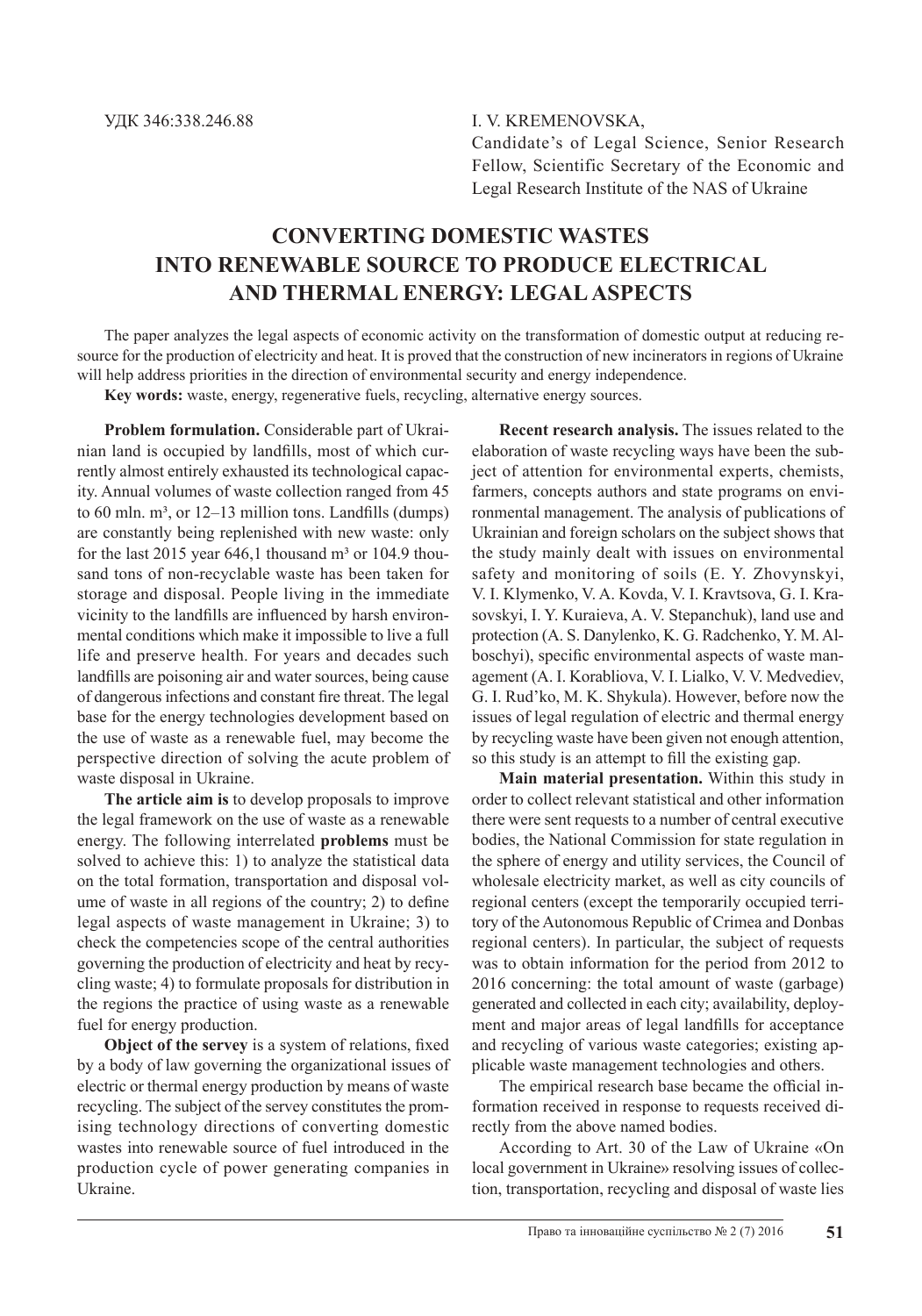within the jurisdiction of the executive bodies of village, town and city councils [1]. However, art. 20 of the Law of Ukraine «On Waste» provides that making and keeping the Register of entities collecting, processing and disposing waste and Register of waste removal places are under the authority of local state administrations [2]. All places of removal of waste – landfills, complexes, pits, buildings, subsoil areas etc. (those currently operating, closed, mothballed) are subject to be included in the Register of removal of waste. Register of removal of waste as defined by Paragraph 4 of the Cabinet of Ministers of Ukraine Resolution dated on 03.08.1998 No. 1216 «On approval of the removal of waste places Register keeping» – it's a system of data obtained as a result of the accounting and inventory of all objects and specially designated places where the operations of removal of waste take place.

The Law of Ukraine «On Waste» in art. 1 specifies that this term should be understood as any substances, materials and objects that were formed during the production or consumption process, as well as goods (products) that wholly or partially lost their consumer properties and have no further use at the place of its formation or detection and from which the owners gets rid, intends or has to get rid by recycling or removal [2].

As referred to the official data of the Ministry of Regional Development, Construction and Housing and Communal Services of Ukraine (hereinafter – the Ministry of Regional Development, a letter dated on 22.06.2016 by ref. No. 8/11‑144‑16), waste collection volumes were as follows:  $2012 - 58900000 \text{ m}^3$ , or 13.2 million tons;  $2013 - 58.9$  mln. m<sup>3</sup> or 12.7 mln. tons;  $2014 - 45.4$  mln. m<sup>3</sup>, or 9.7 mln. tons;  $2015 - 48.0$  mln.  $m<sup>3</sup>$ , or 9.2 mln. tons. The volume of shipments of waste: in  $2012 - 58.9$  mln. m<sup>3</sup>, or 17.6 mln. tons;  $2013 - 58.9$ mln. m<sup>3</sup>, or 12.7 mln. tons;  $2014 - 45.4$  mln. m<sup>3</sup>, or 9.7 mln. tons;  $2015 - 43,8$  mln. m<sup>3</sup>, or 9.2 mln. tons.

Including:

– to procuring centers of recycled materials there were transported: in  $2012 - 9.0$  thousand m<sup>3</sup>, or 35.7 thousand tons;  $2013 - 24.9$  thousand m<sup>3</sup> or 128.6 thousand tons;  $2014 - 84.7$  thousand m<sup>3</sup> or 142.3 thousand tons;  $2015 - 816.2$  thousand m<sup>3</sup> or 132.5 thsousand tons;

– to waste recycling enterprises there were transported: in  $2012 - 1.4$  mln. m<sup>3</sup> or 240.3 thousand tons;  $2013 - 1.3$  mln. m<sup>3</sup> or 220.0 thousand tons;  $2014 - 308.1$ thousand  $m<sup>3</sup>$ , or 73.0 thousand tons;  $2015 - 725.7$  thousand m<sup>3</sup> or 128.3 thsousand tons;

– to the composting plots there were transported: during  $2012 - 2014$  the waste was not transported, but in  $2015 - 17.1$  thousand m<sup>3</sup>, or 2.8 thousand tons of waste was transported;

– to waste incineration plants there were transported: in 2012 – 1.4 mln. m<sup>3</sup> or 262.4 thousand tons; 2013 – 676.5 thousand m<sup>3</sup> or 147.0 thsousand tons;  $2014 - 753.6$ thousand  $m<sup>3</sup>$  or 149.5 thousand tons;  $2015 - 1.3$  mln.  $m<sup>3</sup>$ or 254.3 thousand tons;

– to landfills (dumps) there were transported: 2012 – 55.8 mln. m<sup>3</sup>, or 17.1 million tons;  $2013 - 56.7$  million  $m^3$ , or 12.2 million tons; 2014 – 43.5 mln.  $m^3$ , or 9.4 mln. tons;  $2015 - 40.9$  million m<sup>3</sup>, or 8.7 mln. tons.

The waste incomes volume for processing and (or) disposal was as follows:  $2012 - 2.1$  mln. m<sup>3</sup> or 394.2 thousand tons;  $2013 - 1.8$  mln. m<sup>3</sup> or 325.8 thousand tons;  $2014 - 1.4$  mln. m<sup>3</sup> or 252.5 thousand tons;  $2015 2.7$  mln. m<sup>3</sup> or 481.0 thousand tons.

The volumes of waste after sorting and selecting of raw valuable components were as follows: 2012 – 273.2 thousand  $m^3$ , or 51.7 thousand tons;  $2013 - 362.5$  thousand  $m<sup>3</sup>$ , or 60.1 thousand tons;  $2014 - 458.7$  thousand m<sup>3</sup>, or 89.5 thousand tons;  $2015 - 1.1$  mln. m<sup>3</sup> or 170.6 thousand tons.

Volumes of non recyclable residue were as follows:  $2012 - 416.4$  thousand m<sup>3</sup>, or 88.2 thousand tons;  $2013 -$ 676.1 thousand m<sup>3</sup> or 125.5 thousand;  $2014 - 326.1$ thousand  $m^3$ , or 57.9 thousand tons;  $2015 - 646$ , 1 thousand  $m<sup>3</sup>$  or 104.9 thousand tons. Including the residue which was transported to landfills (landfill) for disposal: in  $2012 - 416.4$  thousand m<sup>3</sup>, or 88.2 thousand tons;  $2013 - 676.1$  thousand m<sup>3</sup> or 125.5 thousand tons;  $2014 -$ 326.1 thousand m<sup>3</sup>, or 57.9 thousand tons;  $2015 - 646$ , 1 thousand m<sup>3</sup> or 104.9 thousand tons. The non-recyclable residue was not transported to waste incineration plants.

During 2012 the following amount of energy was produced: electricity – 0 kW, heat – kcal  $319,572,534.9$ (including Dnipropetrovsk region – 95359534.9 calories, Kyiv city  $-224$  213 000 kcal). During 2013 the following amount of energy was produced: electricity – 0 kW heat – 221 480 300 kcal (Kyiv city only). During 2014 the following amount of energy was produced: electricity  $-15.5$  million kW (Kyiv region), heat  $-225409900$ kcal (Kyiv city). During 2015 the following amount of energy was produced: electricity  $-0$  kW heat  $-311\,042$ 400 kcal.

Norm-definition of the current Law of Ukraine «On alternative energy sources» does not indicate directly to the use of waste as renewable energy and currently classifies solar, wind, geothermal, wave energy, tidal, hydropower, biomass, gas from organic waste, gas from sewage treatment plants, biogas and secondary energy resources to such kinds of energy, which include blast furnace and coke gas, methane gas from degassing of coal deposits, converting of waste energy potential of technological processes (Parag. 1, Art. 1) [3]. Development priorities and projects implementation conditions of heat and electricity generation based on waste are reflected in the Energy Strategy of Ukraine till 2030 [4],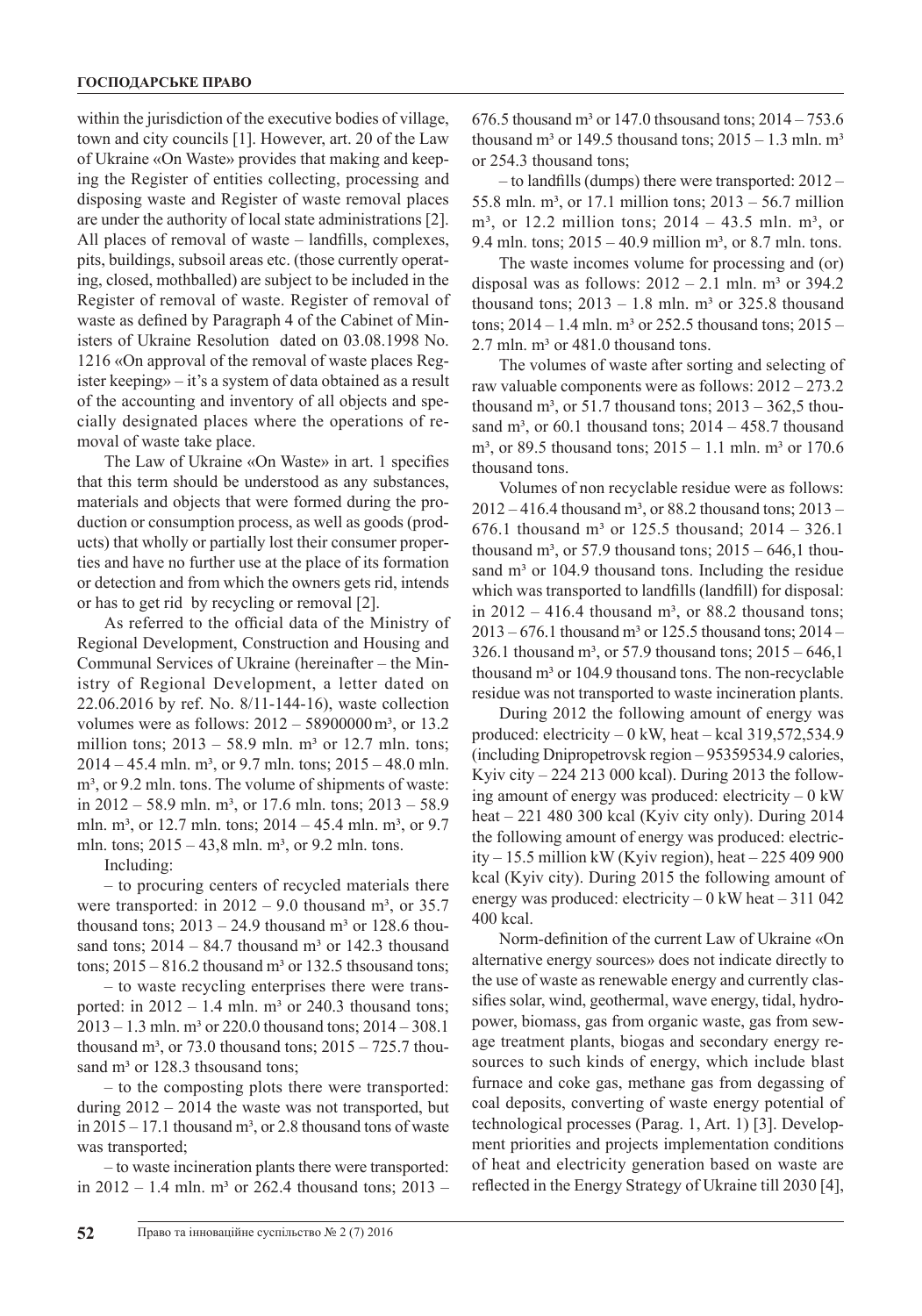approved by the Cabinet of Ministers of Ukraine on 24.07.2013 No. 1071-r. Action Plan for Energy Strategy implementation, which was designed according to the parag. 2 of the Resolution dated on 24.07.2013 No.1071 r did not enter into force.

Concerning the matters of waste management the legislation of Ukraine relies mainly on the centralization strengthening idea. Thus the entities of economic management at the regional level are severely limited in their ability to participate in the development of effective ways of waste management and, accordingly, exemption of valuable land resources which are now occupied as landfills (dumps), and therefore used irrationally. Thus, in accordance with art. 23 of the Law of Ukraine «On Waste» formation and maintenance of state data bank of Ukraine concerning introduction of waste management technologies lies within the competence of the central executive body that implements the state policy in the field of environmental protection [2]. However, today the most common «technology» is the following: waste disposal is based only on compacting of non-recyclable garbage and the rest of waste using bulldozers which is transported to landfills (dumps) and covered with layers of soil. Meanwhile in the EU appropriate institutions not only established separate collection and sorting of waste long ago, but also launched production of bioenergy. More than 50% of garbage is processed to produce recycled materials and various sorts of materials. For comparison, in Ukraine only up to 5 % of waste is being processed, and the rest remains in landfills.

The Ministry of Energy and Coal Industry of Ukraine management scope (hereinafter – Minenergowuglia) does not include the companies that produce electrical and thermal energy by burning waste. However, according to the Regulations of the Ministry of Regional Development, Construction and Housing and Communal Services of Ukraine approved by the Cabinet of Ministers of Ukraine on 30.04.2014 Number 197 the Ministry of Regional Development is the main body in the system of central executive bodies to form and implement public policies in particular on the development of regions and housing and municipal economy, as well as in the use of alternative fuels sphere [5].

The assignment of issues related with the use of alternative fuels and energy to competence of the Ministry of Regional Development is a debatable decision and, at first glance, may cause some reservations because the Ministry of Regional Development, as opposed to Minenergovugilia can hardly have professionals and developed practice in energy issues. There is high probability of a problematic situation in which the possible target indicators developed by the Ministry of Regional

Development may not fully coincide (or do not match) with the sole position of the state in strategic issues of alternative energy sources (fuels). However, it will help to focus the efforts of the Ministry of Regional Development specialists to start «from scratch» in these areas.

Thus, at present the whole energy sector, including alternative energy, is under management of Minenergovugilia and production of electricity and heat from waste turned to be so «alternative» that it appeared within the jurisdiction of the Ministry of Regional Development. At present we can not speak about any positive or negative consequences of this division of competence for the development of energy and development of technologies of recycling of waste, because it takes time to estimate. In any case, there are grounds to state these facts as illustrative and interesting example in order to understand and explain its possible promising outlook.

Disposal of waste by using it as alternative fuel or the production of electricity and heat as an industry is derived from the overall development strategy of the energy sector and all the questions are referred to the competence of the Ministry of Regional Development. This means that the figures that show the status and effectiveness of the use of waste as alternative fuel source will not be considered during the development of promising areas of the energy industry, will not appear in the overall balance of fuel, will not participate in a Unified Energy System will not be taken into account during the formation of a unified tariff policy and in the development of various kinds of targeted state programs (including programs for promoting alternative energy producers and their planned share in total energy production).

On the other hand, this status will consider «garbage» energy sector as a separate industry with its features, to some extent, «elite» field. Now, as you know, these individual and special sectors became coal, nuclear power, production of gas and oil fuel, etc., and now actually the use of waste as a source of fuel and energy extraction starts its development. And this industry is also directly related to the issues of energy independence of Ukraine, as well as solution of a number of problems related environmental security and regional environmental management. All this is possible and perspective in view of the fact that waste (garbage) is actually a renewable fuel, and its use is consistent with the state strategy of Ukraine in promotion of «green» energy.

Building plants producing heat or electricity from burning garbage near the landfills would have helped to solve the problem. Now in Ukraine only one plant «Energia» in Kyiv performs such functions. According to estimates of PJSC «KYIVENERGO» (letter dated on 06.22.2016 ref. No.058/4 / 2-6168) the thermal energy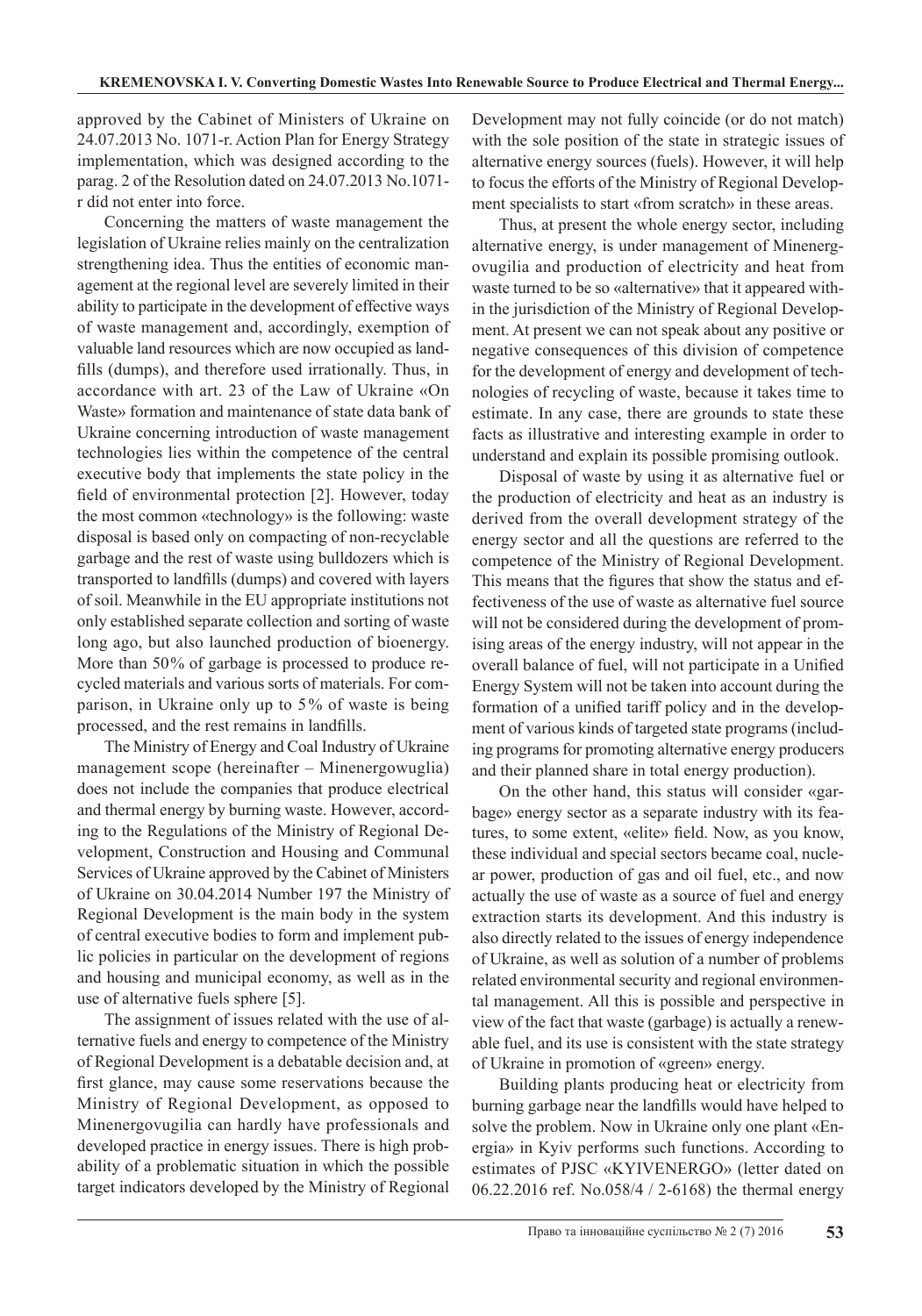produced at the plant by burning solid waste is enough to provide about 60 multistory buildings of residential area Pozniaky, that is it allows to emit more than 100 Gcal of heat as hot water and heating, natural gas consumption in PJSC «Kyivenergo» will be reduced by 15 million  $m<sup>3</sup>$  at the heating season.

PJSC «Kyivenergo» operates on the basis of economic accountability and is the subject of private ownership. It should be taken into account that the company is a part of the energy company «DTEK», the owner and ultimate recipient of profits of which is actually one person (Akhmetov). In case if the owner of power generating company was the local community (communal ownership), the volume of revenues to the local budget, respectively, would be more considerable that would contribute to economic growth at the level of individual territorial community (or several communities if they unite) and improve the living standards of the citizens, who are their members. With this in mind, during the development of planning documents for the construction of new waste processing facilities (lines, plants, etc.) in other cities of Ukraine it is advisable to consider from the perspective of the communal ownership benefits. It is also urgent to provide the conditions under which a company could be privatized, and strictly adhere to these conditions. After all, as previously performed privatization of Ukrainian energy companies have shown, its negative consequence became lack of control over the formation of investment programs. Further, it caused an increase in tariffs, tax evasion schemes through the use of transfers between subsidiaries, unjustified staff reductions and violation of labor rights. But in recent years to these consequences has attached the availability of business relations with the aggressor country – the Russian Federation and the occupied territories.

Today those regions of Ukraine, where construction projects of waste processing complexes are developed but not yet implemented, the main problem is the search for investors. If their local governments will change tactics and focus on such solution of the problem as the unification of the financial resources of several local communities, it will finally help to achieve some progress towards the creation of regional utility companies for sorting, recycling waste and producing electricity or heat. The possibility to unite on the basis of agreement of communal property and budget funds, to implement joint projects or to jointly finance (maintain) communal enterprises for territorial communities of villages, towns and cities is guaranteed by the Constitution of Ukraine in art. 142 and the European Charter of Local Self-Government Art. 6. In determining the location, in the future of each company there should be taken into account such factors as inter-regional integration connections, innovative activity, organizing transport networks and more.

**Conclusions.** Construction of new incineration factories in different regions of Ukraine will strengthen regional economic independence. Household waste should be considered as completely free raw materials and renewable resources for power generation companies. Given the presence of significant difficulties in attracting investors and negative experience of concentration of assets owned by individuals, new waste processing facilities (factories, plants, production lines and sorting recyclable materials lines etc.) can be built at the expense of local budgets by appropriate territorial communities pooling their financial resources. The electricity or heat produced in this way will provide for the needs of those localities that will be connected to its network. For individuals living in localities provided with electric and (or) heat energy generated at such enterprises, it is appropriate to set preferential tariffs for utilities to encourage citizens' conscientious attitude towards the preservation of clean environment. At the regional level with the help of tariff regulation it is quite possible to create the conditions under which the localities situated at a short distance from the incineration factories would become more attractive for living and their residents would have material interest for responsible attitude to environmental conservation and sustainable use of natural resources.

#### **BIBLIOGRAPHY**

- 1. On Local Self-Government in Ukraine : Law of Ukraine dated on 21.05.1997 No. 280/97-VR // Supreme Council of Ukraine. – 1997 – No. 24. – Art. 170.
- 2. On waste : the Law of Ukraine on 04.03.1998 No. 187/98-VR // Supreme Council of Ukraine. 1998. No. 36. Art. 242.
- 3. On Alternative Energy Sources : Law of Ukraine on 20.02.2003 No. 555-IV // Official Bulletin of Ukraine. 2003. No. 12. – Art. 73. – Art. 522.
- 4. On approval of the Energy Strategy of Ukraine till 2030 : the Cabinet of Ministers of Ukraine Resolution on 24.07.2013 No. 1071-r // Governmental Courier. – 2014. – No. 17.
- 5. On approval of the Regulation on the Ministry of Regional Development, Construction and Housing and Communal Services of Ukraine, the Cabinet of Ministers of Ukraine Resolution on 30.04.2014 No. 197 // Official Bulletin of Ukraine. – 2014. – No. 51. – P. 42. – Art. 1345.